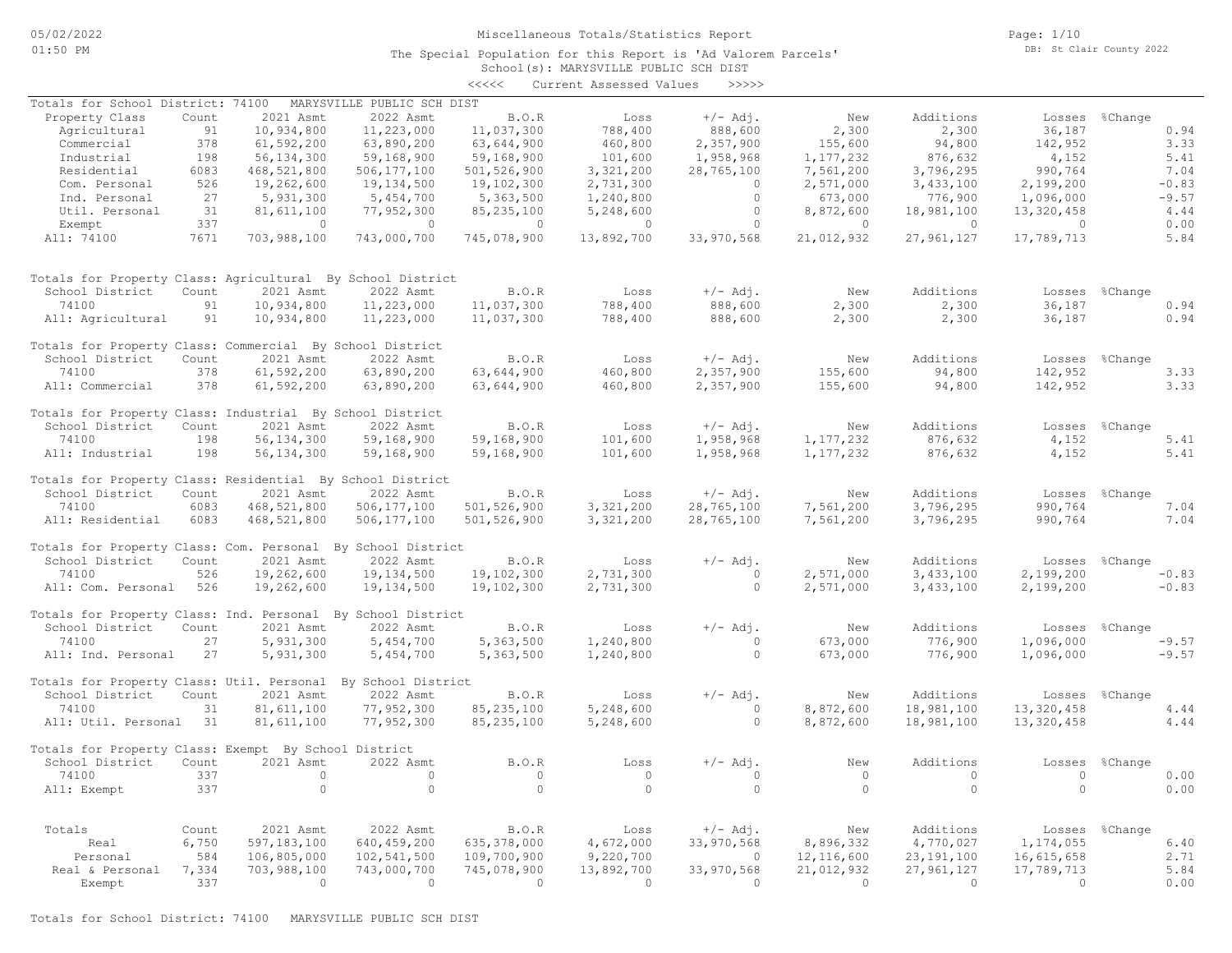#### School(s): MARYSVILLE PUBLIC SCH DIST The Special Population for this Report is 'Ad Valorem Parcels'

| くくくくく | S.E.V., Taxable and Capped Values |  | >>>>> |
|-------|-----------------------------------|--|-------|

|                                                              |              |                           |                           |                               | $5.2.77$ $10.0000$          |                         |                           |                                 |                           |                         |
|--------------------------------------------------------------|--------------|---------------------------|---------------------------|-------------------------------|-----------------------------|-------------------------|---------------------------|---------------------------------|---------------------------|-------------------------|
| Property Class                                               | Count        | 2021 SEV                  | Fin SEV                   | 2022 SEV                      | 2021 Tax                    | Fin Tax                 | 2022 Tax                  | BOR Tax                         | 2022 Cap                  | 2022 MCAP               |
| Agricultural                                                 | 91           | 10,934,800                | 10,934,800                | 11,037,300                    | 8,056,664                   | 8,056,664               | 7,757,896                 | 7,634,678                       | 7,764,147                 | 7,640,929               |
| Commercial                                                   | 378          | 61,592,200                | 61, 545, 000              | 63,644,900                    | 46,551,079                  | 46, 523, 356            | 48,670,436                | 48, 466, 763                    | 47,794,089                | 47,794,089              |
| Industrial                                                   | 198          | 56, 134, 300              | 56, 134, 300              | 59,168,900                    | 46,096,799                  | 46,096,799              | 48,776,353                | 48,776,353                      | 48,734,979                | 48,734,979              |
| Residential                                                  | 6083         | 468,521,800               | 466, 954, 100             | 501,526,900                   | 355, 621, 577               | 354, 305, 282           | 380, 378, 841             | 376,847,714                     | 373, 775, 488             | 370, 350, 443           |
| Com. Personal                                                | 526          | 19,262,600                | 19,223,800                | 19,102,300                    | 19,262,600                  | 19,223,800              | 19,134,500                | 19,102,300                      | 19,134,500                | 19,102,300              |
| Ind. Personal                                                | 27           | 5,931,300                 | 5,936,500                 | 5,363,500                     | 5,931,300                   | 5,936,500               | 5,454,700                 | 5,363,500                       | 5,454,700                 | 5,363,500               |
| Util. Personal                                               | 31           | 81,611,100                | 81,910,300                | 85, 235, 100                  | 81,609,639                  | 81,908,839              | 77,952,300                | 85, 235, 100                    | 78, 211, 795              | 85, 494, 595            |
| Exempt                                                       | 337          | $\circ$                   | $\circ$                   | $\overline{0}$                | $\overline{0}$              | $\circ$                 | $\overline{0}$            | $\circ$                         | $\overline{0}$            | $\circ$                 |
| All: 74100                                                   | 7671         | 703,988,100               | 702,638,800               | 745,078,900                   | 563, 129, 658               | 562,051,240             | 588, 125, 026             | 591, 426, 408                   | 580,869,698               | 584,480,835             |
| Totals for Property Class: Agricultural By School District   |              |                           |                           |                               |                             |                         |                           |                                 |                           |                         |
| School District                                              | Count        | 2021 SEV                  | Fin SEV                   | 2022 SEV                      | 2021 Tax                    | Fin Tax                 | 2022 Tax                  | BOR Tax                         | 2022 Cap                  | 2022 MCAP               |
| 74100                                                        | 91           | 10,934,800                | 10,934,800                | 11,037,300                    | 8,056,664                   | 8,056,664               | 7,757,896                 | 7,634,678                       | 7,764,147                 | 7,640,929               |
| All: Agricultural                                            | 91           | 10,934,800                | 10,934,800                | 11,037,300                    | 8,056,664                   | 8,056,664               | 7,757,896                 | 7,634,678                       | 7,764,147                 | 7,640,929               |
| Totals for Property Class: Commercial By School District     |              |                           |                           |                               |                             |                         |                           |                                 |                           |                         |
| School District                                              | Count        | 2021 SEV                  | Fin SEV                   | 2022 SEV                      | 2021 Tax                    | Fin Tax                 | 2022 Tax                  | BOR Tax                         | 2022 Cap                  | 2022 MCAP               |
| 74100                                                        | 378          | 61,592,200                | 61,545,000                | 63,644,900                    | 46,551,079                  | 46, 523, 356            | 48,670,436                | 48, 466, 763                    | 47,794,089                | 47,794,089              |
| All: Commercial                                              | 378          | 61,592,200                | 61,545,000                | 63,644,900                    | 46,551,079                  | 46, 523, 356            | 48,670,436                | 48,466,763                      | 47,794,089                | 47,794,089              |
| Totals for Property Class: Industrial By School District     |              |                           |                           |                               |                             |                         |                           |                                 |                           |                         |
| School District                                              | Count        | 2021 SEV                  | Fin SEV                   | 2022 SEV                      | 2021 Tax                    | Fin Tax                 | 2022 Tax                  | BOR Tax                         | 2022 Cap                  | 2022 MCAP               |
| 74100                                                        | 198          | 56, 134, 300              | 56, 134, 300              | 59,168,900                    | 46,096,799                  | 46,096,799              | 48,776,353                | 48,776,353                      | 48,734,979                | 48,734,979              |
| All: Industrial                                              | 198          | 56, 134, 300              | 56, 134, 300              | 59,168,900                    | 46,096,799                  | 46,096,799              | 48,776,353                | 48,776,353                      | 48,734,979                | 48,734,979              |
| Totals for Property Class: Residential By School District    |              |                           |                           |                               |                             |                         |                           |                                 |                           |                         |
| School District                                              | Count        | 2021 SEV                  | Fin SEV                   | 2022 SEV                      | 2021 Tax                    | Fin Tax                 | 2022 Tax                  | BOR Tax                         | 2022 Cap                  | 2022 MCAP               |
| 74100                                                        | 6083         | 468,521,800               | 466, 954, 100             | 501,526,900                   | 355,621,577                 | 354, 305, 282           | 380, 378, 841             | 376,847,714                     | 373, 775, 488             | 370, 350, 443           |
| All: Residential                                             | 6083         | 468,521,800               | 466, 954, 100             | 501,526,900                   | 355, 621, 577               | 354, 305, 282           | 380, 378, 841             | 376,847,714                     | 373, 775, 488             | 370, 350, 443           |
| Totals for Property Class: Com. Personal By School District  |              |                           |                           |                               |                             |                         |                           |                                 |                           |                         |
| School District                                              | Count        | 2021 SEV                  | Fin SEV                   | 2022 SEV                      | 2021 Tax                    | Fin Tax                 | 2022 Tax                  | BOR Tax                         | 2022 Cap                  | 2022 MCAP               |
| 74100                                                        | 526          | 19,262,600                | 19,223,800                | 19,102,300                    | 19,262,600                  | 19,223,800              | 19,134,500                | 19,102,300                      | 19,134,500                | 19,102,300              |
| All: Com. Personal 526                                       |              | 19,262,600                | 19,223,800                | 19,102,300                    | 19,262,600                  | 19,223,800              | 19,134,500                | 19,102,300                      | 19,134,500                | 19,102,300              |
| Totals for Property Class: Ind. Personal By School District  |              |                           |                           |                               |                             |                         |                           |                                 |                           |                         |
| School District                                              | Count        | 2021 SEV                  | Fin SEV                   | 2022 SEV                      | 2021 Tax                    | Fin Tax                 | 2022 Tax                  | BOR Tax                         | 2022 Cap                  | 2022 MCAP               |
| 74100                                                        | 27           | 5,931,300                 | 5,936,500                 | 5,363,500                     | 5,931,300                   | 5,936,500               | 5,454,700                 | 5,363,500                       | 5,454,700                 | 5,363,500               |
| All: Ind. Personal                                           | 27           | 5,931,300                 | 5,936,500                 | 5,363,500                     | 5,931,300                   | 5,936,500               | 5,454,700                 | 5,363,500                       | 5,454,700                 | 5,363,500               |
| Totals for Property Class: Util. Personal By School District |              |                           |                           |                               |                             |                         |                           |                                 |                           |                         |
| School District                                              | Count        | 2021 SEV                  | Fin SEV                   | 2022 SEV                      | 2021 Tax                    | Fin Tax                 | 2022 Tax                  | BOR Tax                         | 2022 Cap                  | 2022 MCAP               |
| 74100                                                        | 31           | 81,611,100                | 81,910,300                | 85, 235, 100                  | 81,609,639                  | 81,908,839              | 77,952,300                | 85, 235, 100                    | 78, 211, 795              | 85, 494, 595            |
| All: Util. Personal                                          | 31           | 81, 611, 100              | 81,910,300                | 85, 235, 100                  | 81,609,639                  | 81,908,839              | 77,952,300                | 85, 235, 100                    | 78, 211, 795              | 85, 494, 595            |
| Totals for Property Class: Exempt By School District         |              |                           |                           |                               |                             |                         |                           |                                 |                           |                         |
| School District                                              | Count        | 2021 SEV                  | Fin SEV                   | 2022 SEV                      | 2021 Tax                    | Fin Tax                 | 2022 Tax                  | BOR Tax                         | 2022 Cap                  | 2022 MCAP               |
| 74100                                                        | 337          | $\circ$                   | $\circ$                   | $\circ$                       | $\circ$                     | $\circ$                 | $\circ$                   | $\circ$                         | $\circ$                   | $\circ$                 |
| All: Exempt                                                  | 337          | $\circ$                   | $\circ$                   | $\circ$                       | $\circ$                     | $\circ$                 | $\circ$                   | $\circ$                         | $\Omega$                  | $\circ$                 |
|                                                              |              |                           |                           | 2022 SEV                      |                             |                         |                           |                                 |                           |                         |
| Totals                                                       | Count        | 2021 SEV                  | Fin SEV                   |                               | 2021 Tax                    | Fin Tax                 | 2022 Tax                  | BOR Tax                         | 2022 Cap                  | 2022 MCAP               |
| Real                                                         | 6,750        | 597,183,100               | 595,568,200               | 635, 378, 000                 | 456, 326, 119               | 454,982,101             | 485, 583, 526             | 481,725,508                     | 478,068,703               | 474,520,440             |
| Personal                                                     | 584          | 106,805,000               | 107,070,600               | 109,700,900                   | 106,803,539                 | 107,069,139             | 102,541,500               | 109,700,900                     | 102,800,995               | 109,960,395             |
| Real & Personal                                              | 7,334<br>337 | 703,988,100<br>$\bigcirc$ | 702,638,800<br>$\bigcirc$ | 745,078,900<br>$\overline{0}$ | 563, 129, 658<br>$\bigcirc$ | 562,051,240<br>$\Omega$ | 588, 125, 026<br>$\Omega$ | 591, 426, 408<br>$\overline{0}$ | 580,869,698<br>$\bigcirc$ | 584,480,835<br>$\Omega$ |
| Exempt                                                       |              |                           |                           |                               |                             |                         |                           |                                 |                           |                         |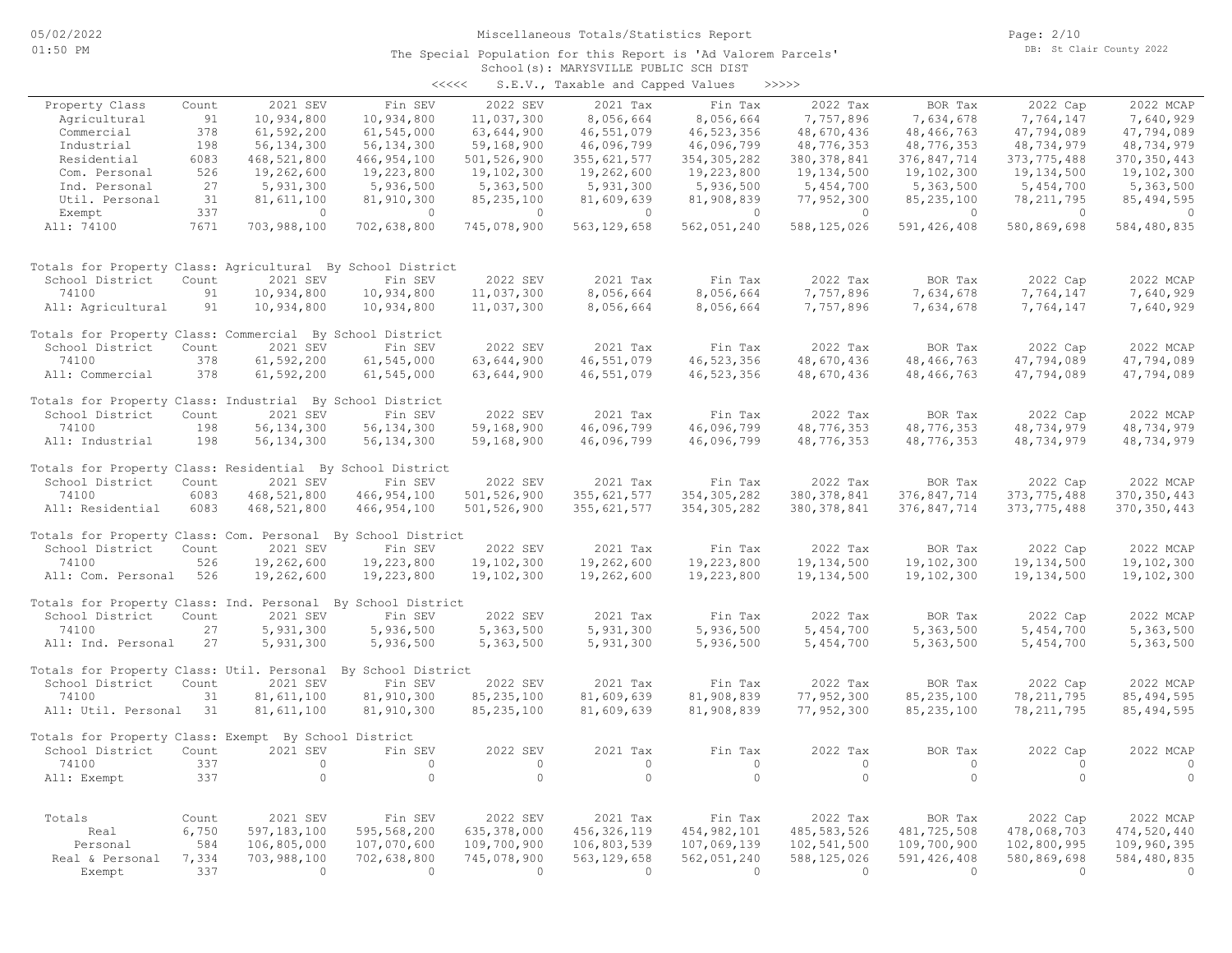The Special Population for this Report is 'Ad Valorem Parcels'

Page: 3/10 DB: St Clair County 2022

### School(s): MARYSVILLE PUBLIC SCH DIST <<<<< PRE/MBT Percentage Times S.E.V. >>>>>

| Totals for School District: 74100                            |                          |                | MARYSVILLE PUBLIC SCH DIST |                |                |                |                |                |                |
|--------------------------------------------------------------|--------------------------|----------------|----------------------------|----------------|----------------|----------------|----------------|----------------|----------------|
| Property Class                                               | Count                    | 2021 ORIG      | 2021 ORIG                  | Final PRE      | Final          | W/O Winter     | W/O Winter     | 2022 ORIG      | 2022 ORIG      |
|                                                              |                          | PRE            | Non-PRE                    |                | Non-PRE        | PRE            | Non-PRE        | PRE            | Non-PRE        |
| Agricultural                                                 | 89                       | 10,678,774     | 256,026                    | 10,689,079     | 245,721        | 10,689,079     | 245,721        | 10,876,537     | 160,763        |
| Commercial                                                   | 13                       | 335,200        | 61, 257, 000               | 565,846        | 60, 979, 154   | 461,146        | 61,083,854     | 604,094        | 63,040,806     |
| Industrial                                                   | $\overline{\phantom{a}}$ | 582,400        | 55, 551, 900               | 582,400        | 55, 551, 900   | 582,400        | 55, 551, 900   | 620,000        | 58,548,900     |
| Residential                                                  | 5016                     | 430, 315, 285  | 38,206,515                 | 428,877,685    | 38,076,415     | 428,510,185    | 38, 443, 915   | 459,706,410    | 41,820,490     |
| Com. Personal                                                | 526                      | 19,262,600     | $\overline{0}$             | 19,223,800     | $\overline{0}$ | 19,223,800     | $\overline{0}$ | 19,102,300     | $\overline{0}$ |
| Ind. Personal                                                | 27                       | 5,931,300      | $\overline{0}$             | 5,936,500      | $\overline{0}$ | 5,936,500      | $\overline{0}$ | 5,363,500      | $\circ$        |
| Util. Personal                                               | $\overline{0}$           | $\overline{0}$ | 81,611,100                 | $\sim$ 0       | 81,910,300     | $\overline{0}$ | 81,910,300     | $\overline{0}$ | 85, 235, 100   |
| Exempt                                                       | 22                       | $\circ$        | $\overline{0}$             | $\overline{0}$ | $\overline{0}$ | $\overline{0}$ | $\overline{0}$ | $\overline{0}$ | $\overline{0}$ |
| All: 74100                                                   | 5,695                    | 467,105,559    | 236,882,541                | 465,875,310    | 236,763,490    | 465, 403, 110  | 237, 235, 690  | 496,272,841    | 248,806,059    |
| Totals for Property Class: Agricultural By School District   |                          |                |                            |                |                |                |                |                |                |
| School District                                              | Count                    | 2021 ORIG      | 2021 ORIG                  | Final PRE      | Final          | W/O Winter     | W/O Winter     | 2022 ORIG      | 2022 ORIG      |
|                                                              |                          | PRE            | Non-PRE                    |                | Non-PRE        | PRE            | Non-PRE        | PRE            | Non-PRE        |
| 74100                                                        | 89                       | 10,678,774     | 256,026                    | 10,689,079     | 245,721        | 10,689,079     | 245,721        | 10,876,537     | 160,763        |
| All: Agricultural                                            | 89                       | 10,678,774     | 256,026                    | 10,689,079     | 245,721        | 10,689,079     | 245,721        | 10,876,537     | 160,763        |
| Totals for Property Class: Commercial By School District     |                          |                |                            |                |                |                |                |                |                |
| School District                                              | Count                    | 2021 ORIG      | 2021 ORIG                  | Final PRE      | Final          | W/O Winter     | W/O Winter     | 2022 ORIG      | 2022 ORIG      |
|                                                              |                          | PRE            | Non-PRE                    |                | Non-PRE        | PRE            | Non-PRE        | PRE            | Non-PRE        |
| 74100                                                        | 13                       | 335,200        | 61, 257, 000               | 565,846        | 60,979,154     | 461,146        | 61,083,854     | 604,094        | 63,040,806     |
| All: Commercial                                              | 13                       | 335,200        | 61, 257, 000               | 565,846        | 60,979,154     | 461,146        | 61,083,854     | 604,094        | 63,040,806     |
| Totals for Property Class: Industrial By School District     |                          |                |                            |                |                |                |                |                |                |
| School District                                              | Count                    | 2021 ORIG      | 2021 ORIG                  | Final PRE      | Final          | W/O Winter     | W/O Winter     | 2022 ORIG      | 2022 ORIG      |
|                                                              |                          | PRE            | Non-PRE                    |                | Non-PRE        | PRE            | Non-PRE        | PRE            | Non-PRE        |
| 74100                                                        | $\overline{2}$           | 582,400        | 55, 551, 900               | 582,400        | 55, 551, 900   | 582,400        | 55, 551, 900   | 620,000        | 58,548,900     |
| All: Industrial                                              | $\sim$ 2                 | 582,400        | 55, 551, 900               | 582,400        | 55,551,900     | 582,400        | 55, 551, 900   | 620,000        | 58,548,900     |
| Totals for Property Class: Residential By School District    |                          |                |                            |                |                |                |                |                |                |
| School District                                              | Count                    | 2021 ORIG      | 2021 ORIG                  | Final PRE      | Final          | W/O Winter     | W/O Winter     | 2022 ORIG      | 2022 ORIG      |
|                                                              |                          | PRE            | Non-PRE                    |                | Non-PRE        | <b>PRE</b>     | Non-PRE        | PRE            | Non-PRE        |
| 74100                                                        | 5016                     | 430, 315, 285  | 38,206,515                 | 428,877,685    | 38,076,415     | 428,510,185    | 38, 443, 915   | 459,706,410    | 41,820,490     |
| All: Residential                                             | 5016                     | 430, 315, 285  | 38,206,515                 | 428,877,685    | 38,076,415     | 428,510,185    | 38, 443, 915   | 459,706,410    | 41,820,490     |
| Totals for Property Class: Com. Personal By School District  |                          |                |                            |                |                |                |                |                |                |
| School District                                              | Count                    | 2021 ORIG      | 2021 ORIG                  | Final PRE      | Final          | W/O Winter     | W/O Winter     | 2022 ORIG      | 2022 ORIG      |
|                                                              |                          | PRE            | Non-PRE                    |                | Non-PRE        | PRE            | Non-PRE        | PRE            | Non-PRE        |
| 74100                                                        | 526                      | 19,262,600     | $\overline{0}$             | 19,223,800     | $\overline{0}$ | 19,223,800     | $\sim$ 0       | 19,102,300     | $\sim$ 0       |
| All: Com. Personal 526                                       |                          | 19,262,600     | $\overline{0}$             | 19,223,800     | $\overline{0}$ | 19,223,800     | $\overline{0}$ | 19,102,300     | $\overline{0}$ |
| Totals for Property Class: Ind. Personal By School District  |                          |                |                            |                |                |                |                |                |                |
| School District                                              | Count                    | 2021 ORIG      | 2021 ORIG                  | Final PRE      | Final          | W/O Winter     | W/O Winter     | 2022 ORIG      | 2022 ORIG      |
|                                                              |                          | PRE            | Non-PRE                    |                | Non-PRE        | PRE            | Non-PRE        | PRE            | Non-PRE        |
| 74100                                                        | 27                       | 5,931,300      | $\sim$ 0                   | 5,936,500      | $\sim$ 0       | 5,936,500      | $\sim$ 0       | 5,363,500      | $\overline{0}$ |
| All: Ind. Personal                                           | 27                       | 5,931,300      | $\sim$ 0                   | 5,936,500      | $\overline{a}$ | 5,936,500      | $\sim$ 0       | 5,363,500      | $\Omega$       |
|                                                              |                          |                |                            |                |                |                |                |                |                |
| Totals for Property Class: Util. Personal By School District |                          |                |                            |                |                |                |                |                |                |
| School District Count 2021 ORIG 2021 ORIG Final PRE          |                          |                |                            |                | Final          | W/O Winter     | W/O Winter     | 2022 ORIG      | 2022 ORIG      |
|                                                              |                          | PRE            | Non-PRE                    |                | Non-PRE        | PRE            | Non-PRE        | PRE            | Non-PRE        |
| 74100                                                        | $\circ$                  | $\circ$        | 81,611,100                 | $\circ$        | 81,910,300     | $\overline{0}$ | 81,910,300     | $\overline{0}$ | 85, 235, 100   |
| All: Util. Personal                                          | $\overline{0}$           | $\circ$        | 81,611,100                 | $\circ$        | 81,910,300     | $\circ$        | 81,910,300     | $\circ$        | 85, 235, 100   |
| Totals for Property Class: Exempt By School District         |                          |                |                            |                |                |                |                |                |                |
| School District                                              | Count                    | 2021 ORIG      | 2021 ORIG                  | Final PRE      | Final          | W/O Winter     | W/O Winter     | 2022 ORIG      | 2022 ORIG      |
|                                                              |                          | PRE            | Non-PRE                    |                | Non-PRE        | PRE            | Non-PRE        | PRE            | Non-PRE        |
| 74100                                                        | 22                       | $\circ$        | 0                          | $\circ$        | 0              | $\circ$        | 0              | $\circ$        | 0              |
| All: Exempt                                                  | 22                       | $\circ$        | $\circ$                    | $\circ$        | $\circ$        | $\circ$        | $\circ$        | $\circ$        | $\circ$        |
|                                                              |                          |                |                            |                |                |                |                |                |                |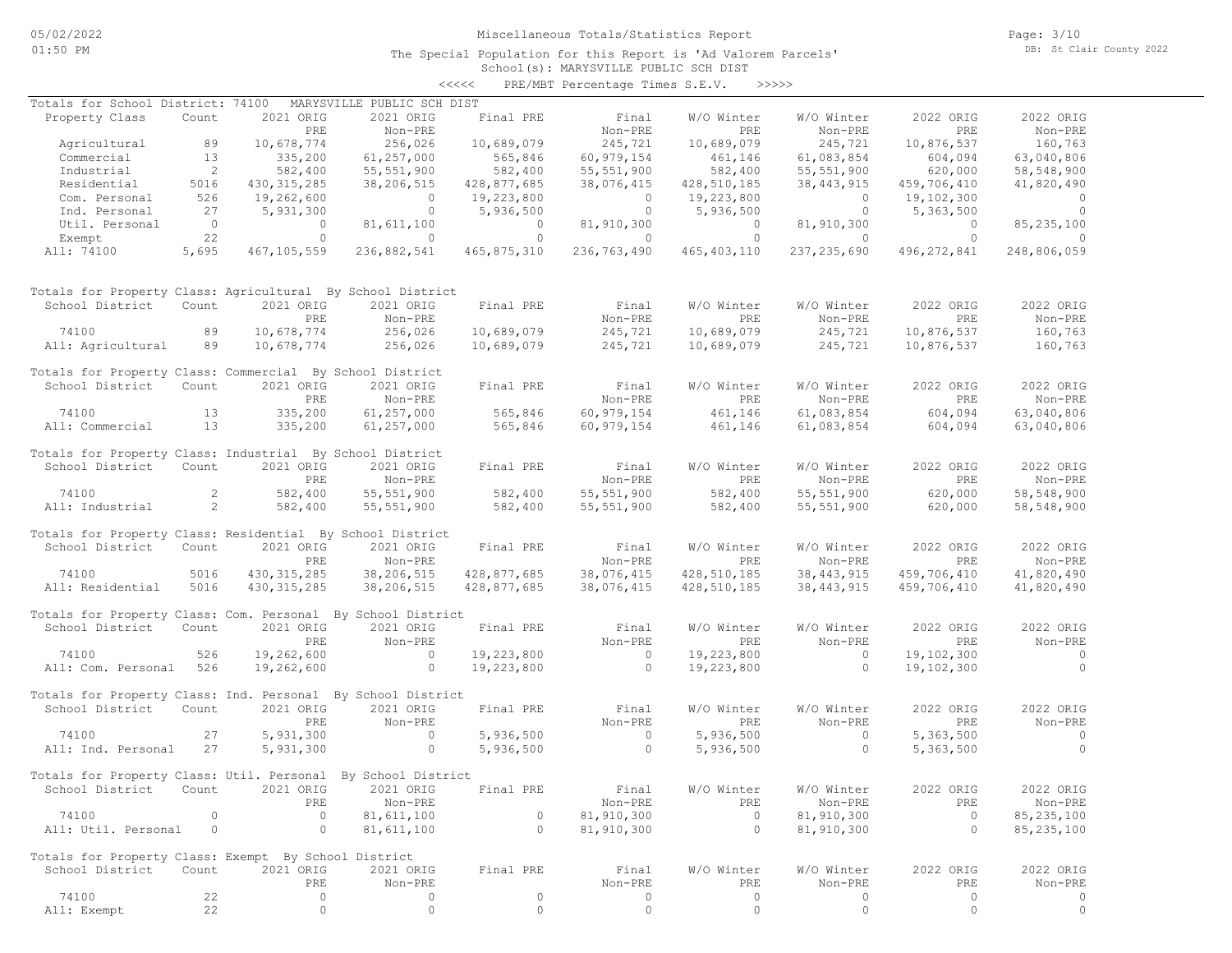05/02/2022 01:50 PM

Miscellaneous Totals/Statistics Report

The Special Population for this Report is 'Ad Valorem Parcels'

Page: 4/10 DB: St Clair County 2022

School(s): MARYSVILLE PUBLIC SCH DIST

<<<<< PRE/MBT Percentage Times S.E.V. >>>>>

| Totals             | Count | 2021<br>ORIG  | 2021 ORIG     | Final PRE   | Final       | W/O Winter  | W/O Winter    | 2022 ORIG   | 2022 ORIG   |
|--------------------|-------|---------------|---------------|-------------|-------------|-------------|---------------|-------------|-------------|
|                    |       | <b>PRE</b>    | Non-PRE       |             | Non-PRE     | PRE         | Non-PRE       | PRE         | Non-PRE     |
| Real               | 5,120 | 441, 911, 659 | 155, 271, 441 | 440,715,010 | 154,853,190 | 440,242,810 | 155, 325, 390 | 471,807,041 | 163,570,959 |
| Personal           | 553   | 25,193,900    | 81,611,100    | 25,160,300  | 81,910,300  | 25,160,300  | 81,910,300    | 24,465,800  | 85,235,100  |
| Personal<br>Real & | 5,673 | 467,105,559   | 236,882,541   | 465,875,310 | 236,763,490 | 465,403,110 | 237,235,690   | 496,272,841 | 248,806,059 |
| Exempt             |       |               |               |             |             |             |               |             |             |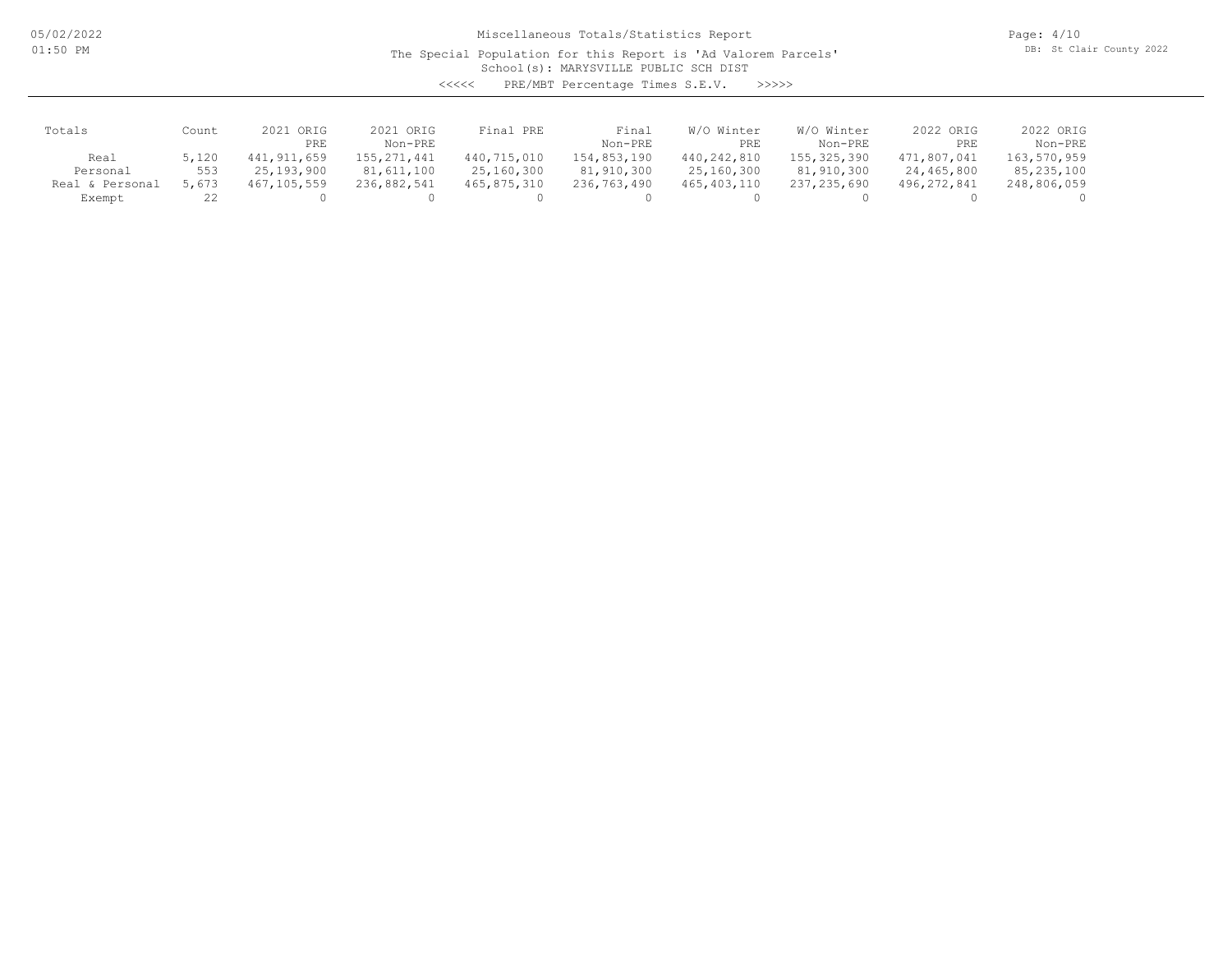The Special Population for this Report is 'Ad Valorem Parcels'

Page: 5/10 DB: St Clair County 2022

### School(s): MARYSVILLE PUBLIC SCH DIST <<<<< PRE/MBT Percentage Times Taxable >>>>>

| Totals for School District: 74100                            |                          |                | MARYSVILLE PUBLIC SCH DIST |                    |                |                |                |                |                |
|--------------------------------------------------------------|--------------------------|----------------|----------------------------|--------------------|----------------|----------------|----------------|----------------|----------------|
| Property Class                                               | Count                    | 2021 ORIG      | 2021 ORIG                  | Final PRE          | Final          | W/O Winter     | W/O Winter     | 2022 ORIG      | 2022 ORIG      |
|                                                              |                          | PRE            | Non-PRE                    |                    | Non-PRE        | PRE            | Non-PRE        | PRE            | Non-PRE        |
| Agricultural                                                 | 89                       | 7,868,210      | 188,454                    | 7,875,696          | 180,968        | 7,875,696      | 180,968        | 7,502,443      | 132,235        |
| Commercial                                                   | 13                       | 220,248        | 46,330,831                 | 373,256            | 46,150,100     | 297,495        | 46, 225, 861   | 405,882        | 48,060,881     |
| Industrial                                                   | $\overline{\phantom{0}}$ | 350,996        | 45,745,803                 | 350,996            | 45,745,803     | 350,996        | 45,745,803     | 362,578        | 48, 413, 775   |
| Residential                                                  | 5016                     | 326,850,142    | 28,771,435                 | 325,830,686        | 28,474,596     | 325,559,462    | 28,745,820     | 345,727,566    | 31,120,148     |
| Com. Personal                                                | 526                      | 19,262,600     | $\overline{0}$             | 19,223,800         | $\overline{0}$ | 19,223,800     | $\circ$        | 19,102,300     | $\circ$        |
| Ind. Personal                                                | 27                       | 5,931,300      | $\overline{0}$             | 5,936,500          | $\overline{0}$ | 5,936,500      | $\circ$        | 5,363,500      | $\circ$        |
| Util. Personal                                               | $\overline{0}$           | $\overline{0}$ | 81,609,639                 | $\overline{0}$     | 81,908,839     | $\overline{0}$ | 81,908,839     | $\overline{0}$ | 85, 235, 100   |
| Exempt                                                       | 22                       | $\Omega$       | $\Omega$                   | $\Omega$           | $\Omega$       | $\Omega$       | $\Omega$       | $\Omega$       | $\Omega$       |
| All: 74100                                                   | 5695                     | 360, 483, 496  | 202,646,162                | 359,590,934        | 202,460,306    | 359, 243, 949  | 202,807,291    | 378,464,269    | 212,962,139    |
|                                                              |                          |                |                            |                    |                |                |                |                |                |
| Totals for Property Class: Agricultural By School District   |                          |                |                            |                    |                |                |                |                |                |
| School District                                              | Count                    | 2021 ORIG      | 2021 ORIG                  | Final PRE          | Final          | W/O Winter     | W/O Winter     | 2022 ORIG      | 2022 ORIG      |
|                                                              |                          | PRE            | Non-PRE                    |                    | Non-PRE        | PRE            | Non-PRE        | PRE            | Non-PRE        |
| 74100                                                        | 89                       | 7,868,210      | 188,454                    | 7,875,696          | 180,968        | 7,875,696      | 180,968        | 7,502,443      | 132,235        |
| All: Agricultural                                            | 89                       | 7,868,210      | 188,454                    | 7,875,696          | 180,968        | 7,875,696      | 180,968        | 7,502,443      | 132,235        |
| Totals for Property Class: Commercial By School District     |                          |                |                            |                    |                |                |                |                |                |
| School District                                              | Count                    | 2021 ORIG      | 2021 ORIG                  | Final PRE          | Final          | W/O Winter     | W/O Winter     | 2022 ORIG      | 2022 ORIG      |
|                                                              |                          | PRE            | Non-PRE                    |                    | Non-PRE        | PRE            | Non-PRE        | PRE            | Non-PRE        |
| 74100                                                        | 13                       | 220,248        | 46,330,831                 |                    | 46,150,100     | 297,495        | 46,225,861     | 405,882        | 48,060,881     |
| All: Commercial                                              | 13                       | 220,248        | 46,330,831                 | 373,256<br>373,256 | 46,150,100     | 297,495        | 46,225,861     | 405,882        | 48,060,881     |
| Totals for Property Class: Industrial By School District     |                          |                |                            |                    |                |                |                |                |                |
| School District                                              | Count                    | 2021 ORIG      | 2021 ORIG                  | Final PRE          | Final          | W/O Winter     | W/O Winter     | 2022 ORIG      | 2022 ORIG      |
|                                                              |                          | PRE            | Non-PRE                    |                    | Non-PRE        | PRE            | Non-PRE        | PRE            | Non-PRE        |
| 74100                                                        | $\overline{2}$           | 350,996        | 45,745,803                 | 350,996            | 45,745,803     | 350,996        | 45,745,803     | 362,578        | 48, 413, 775   |
| All: Industrial                                              | $\overline{2}$           | 350,996        | 45,745,803                 | 350,996            | 45,745,803     | 350,996        | 45,745,803     | 362,578        | 48, 413, 775   |
|                                                              |                          |                |                            |                    |                |                |                |                |                |
| Totals for Property Class: Residential By School District    |                          |                |                            |                    |                |                |                |                |                |
| School District                                              | Count                    | 2021 ORIG      | 2021 ORIG                  | Final PRE          | Final          | W/O Winter     | W/O Winter     | 2022 ORIG      | 2022 ORIG      |
|                                                              |                          | PRE            | Non-PRE                    |                    | Non-PRE        | PRE            | Non-PRE        | PRE            | Non-PRE        |
| 74100                                                        | 5016                     | 326,850,142    | 28,771,435                 | 325,830,686        | 28,474,596     | 325, 559, 462  | 28,745,820     | 345,727,566    | 31, 120, 148   |
| All: Residential                                             | 5016                     | 326,850,142    | 28,771,435                 | 325,830,686        | 28, 474, 596   | 325, 559, 462  | 28,745,820     | 345,727,566    | 31, 120, 148   |
| Totals for Property Class: Com. Personal By School District  |                          |                |                            |                    |                |                |                |                |                |
| School District                                              | Count                    | 2021 ORIG      | 2021 ORIG                  | Final PRE          | Final          | W/O Winter     | W/O Winter     | 2022 ORIG      | 2022 ORIG      |
|                                                              |                          | PRE            | Non-PRE                    |                    | Non-PRE        | PRE            | Non-PRE        | PRE            | Non-PRE        |
| 74100                                                        | 526                      | 19,262,600     | $\overline{0}$             | 19,223,800         | $\overline{0}$ | 19,223,800     | $\circ$        | 19,102,300     | $\overline{0}$ |
| All: Com. Personal 526                                       |                          | 19,262,600     | $\overline{0}$             | 19,223,800         | $\circ$        | 19,223,800     | $\circ$        | 19,102,300     | $\circ$        |
| Totals for Property Class: Ind. Personal By School District  |                          |                |                            |                    |                |                |                |                |                |
| School District                                              | Count                    | 2021 ORIG      | 2021 ORIG                  | Final PRE          | Final          | W/O Winter     | W/O Winter     | 2022 ORIG      | 2022 ORIG      |
|                                                              |                          | PRE            | Non-PRE                    |                    | Non-PRE        | PRE            | Non-PRE        | PRE            | Non-PRE        |
| 74100                                                        | 27                       | 5,931,300      | $\sim$ 0                   | 5,936,500          | $\sim$ 0       | 5,936,500      | $\overline{0}$ | 5,363,500      | $\circ$        |
| All: Ind. Personal                                           | 27                       | 5,931,300      | $\circ$                    | 5,936,500          | $\circ$        | 5,936,500      | $\circ$        | 5,363,500      | $\circ$        |
|                                                              |                          |                |                            |                    |                |                |                |                |                |
| Totals for Property Class: Util. Personal By School District |                          |                |                            |                    |                |                |                |                |                |
| School District Count 2021 ORIG 2021 ORIG                    |                          |                |                            | Final PRE          | Final          | W/O Winter     | W/O Winter     | 2022 ORIG      | 2022 ORIG      |
|                                                              |                          | PRE            | Non-PRE                    |                    | Non-PRE        | PRE            | Non-PRE        | PRE            | Non-PRE        |
| 74100                                                        | $\Omega$                 | $\circ$        | 81,609,639                 | $\circ$            | 81,908,839     | $\circ$        | 81,908,839     | $\circ$        | 85, 235, 100   |
| All: Util. Personal                                          | 0                        | $\circ$        | 81,609,639                 | $\circ$            | 81,908,839     | $\circ$        | 81,908,839     | $\circ$        | 85, 235, 100   |
|                                                              |                          |                |                            |                    |                |                |                |                |                |
| Totals for Property Class: Exempt By School District         |                          |                |                            |                    |                |                |                |                |                |
| School District                                              | Count                    | 2021 ORIG      | 2021 ORIG                  | Final PRE          | Final          | W/O Winter     | W/O Winter     | 2022 ORIG      | 2022 ORIG      |
|                                                              |                          | PRE            | Non-PRE                    |                    | Non-PRE        | PRE            | Non-PRE        | PRE            | Non-PRE        |
| 74100                                                        | 22                       | 0              | $\circ$                    | $\circ$            | $\circ$        | $\circ$        | $\circ$        | $\circ$        | $\circ$        |
| All: Exempt                                                  | 22                       | $\mathbb O$    | $\mathbb O$                | $\mathbb O$        | $\mathbb O$    | $\mathbb O$    | $\circ$        | $\circ$        | $\circ$        |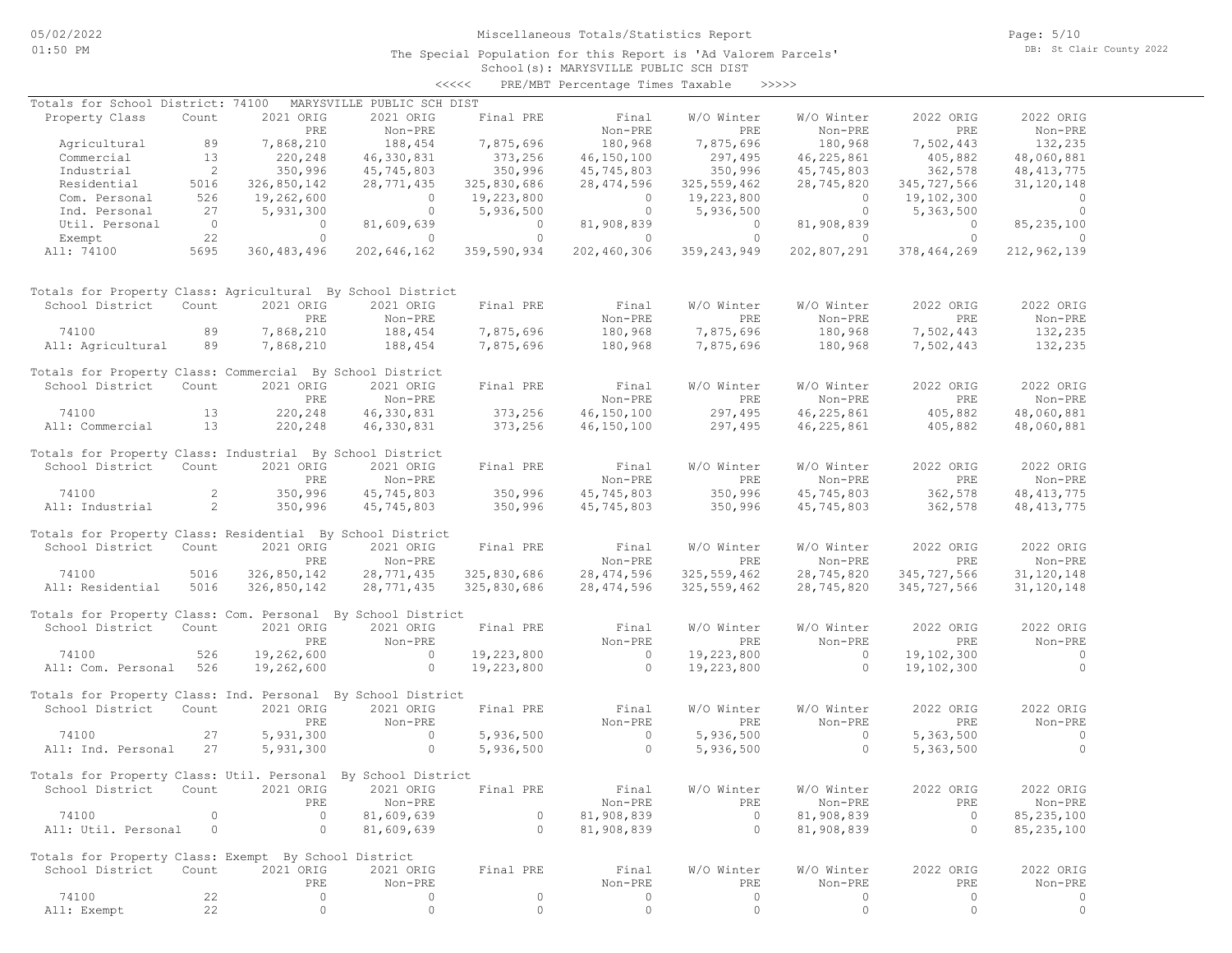05/02/2022 01:50 PM

# Miscellaneous Totals/Statistics Report

The Special Population for this Report is 'Ad Valorem Parcels'

Page: 6/10 DB: St Clair County 2022

School(s): MARYSVILLE PUBLIC SCH DIST

| くくくくく | PRE/MBT Percentage Times Taxable |  |  | >>>>> |
|-------|----------------------------------|--|--|-------|
|-------|----------------------------------|--|--|-------|

| Totals             | Count | 2021 ORIG   | 2021 ORIG   | PRE<br>Final | Final       | W/O Winter  | W/O Winter  | 2022 ORIG   | 2022 ORIG    |
|--------------------|-------|-------------|-------------|--------------|-------------|-------------|-------------|-------------|--------------|
|                    |       | PRE         | Non-PRE     |              | Non-PRE     | PRE         | Non-PRE     | PRE         | Non-PRE      |
| Real               | 5,120 | 335,289,596 | 121,036,523 | 334,430,634  | 120,551,467 | 334,083,649 | 120,898,452 | 353,998,469 | 127,727,039  |
| Personal           | 553   | 25,193,900  | 81,609,639  | 25,160,300   | 81,908,839  | 25,160,300  | 81,908,839  | 24,465,800  | 85, 235, 100 |
| Personal<br>Real & | 5,673 | 360,483,496 | 202,646,162 | 359,590,934  | 202,460,306 | 359,243,949 | 202,807,291 | 378,464,269 | 212,962,139  |
| Exempt             |       |             |             |              |             |             |             |             |              |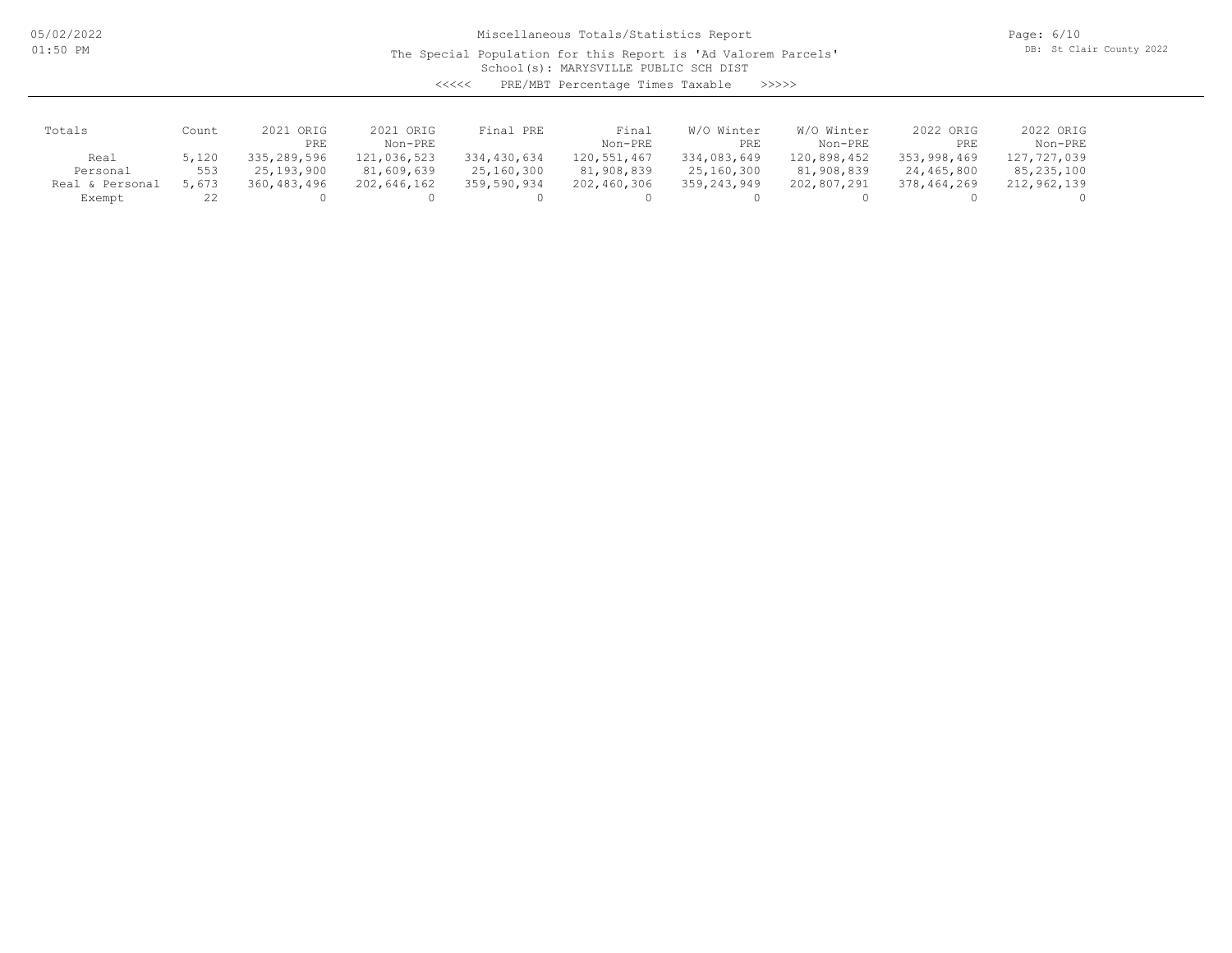\*\*\*\*\* DDA/LDFA Totals \*\*\*\*\*

|              |       | Base   | Current   | Current  | Current  | Final     | Final     | Final    |
|--------------|-------|--------|-----------|----------|----------|-----------|-----------|----------|
| DDA/LDFA     | Count | Value  | Assessed  | Taxable  | Captured | Assessed  | Taxable   | Captured |
| SCHEFENACKER | ∼     | 55,182 | 2,078,100 | ,713,819 |          | 1,970,400 | .,659,070 |          |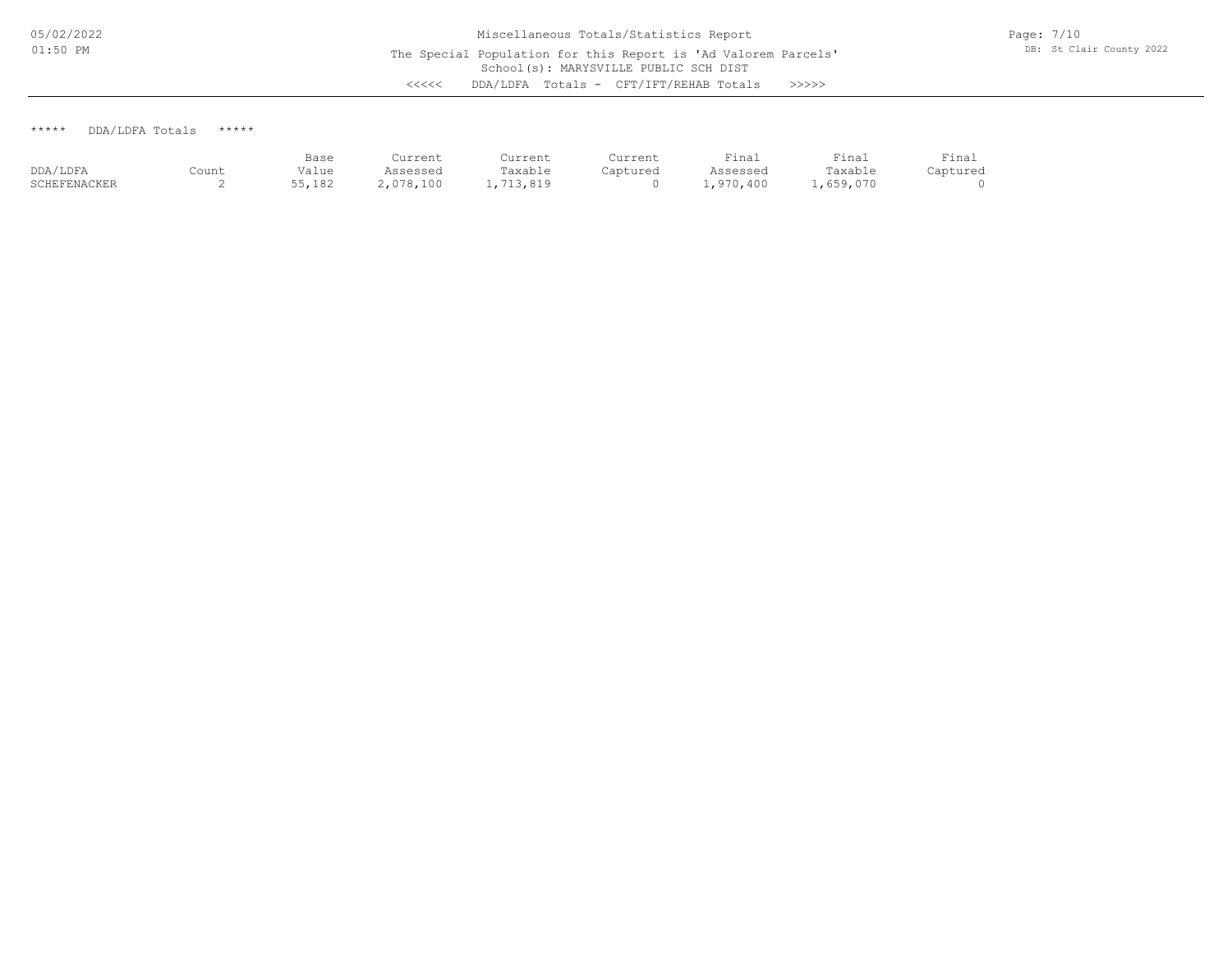| DDA/LDFA Totals<br>***** | ***** |
|--------------------------|-------|
|--------------------------|-------|

|              |       | Base   | Current   | Current   | Current  | Final     | Final     | Final    |
|--------------|-------|--------|-----------|-----------|----------|-----------|-----------|----------|
| DDA/LDFA     | Count | Value  | Assessed  | Taxable   | Captured | Assessed  | Taxable   | Captured |
| SCHEFENACKER |       | 55,182 | 2,078,100 | 1,713,819 |          | 1,970,400 | 1,659,070 |          |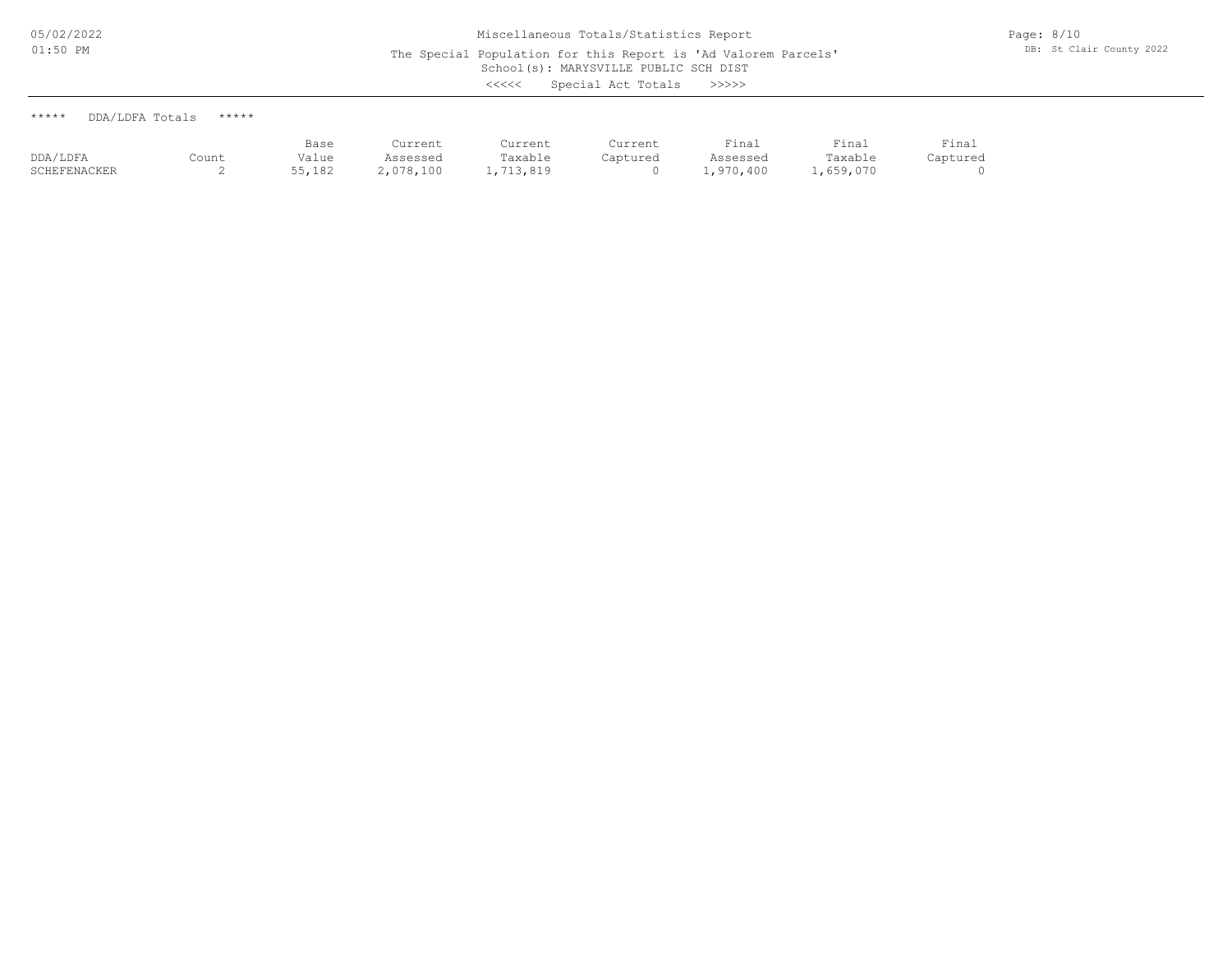<<<<< Top 20 Statistics >>>>>

| ***** Top 20 S.E.V.s                    | *****             |                                                 |       |  |  |          |                                           |
|-----------------------------------------|-------------------|-------------------------------------------------|-------|--|--|----------|-------------------------------------------|
| $03 - 999 - 0420 - 300$                 |                   | ITC TRANSMISSION                                |       |  |  | \$<br>\$ | 22,818,100                                |
| $30 - 999 - 0370 - 000$                 |                   | ENBRIDGE ENERGY LIMITED PART                    |       |  |  |          | 19,181,900                                |
| $03 - 999 - 0740 - 000$                 |                   | ENBRIDGE ENERGY LIMITED PARTNERSHIP             |       |  |  |          | 8,729,200                                 |
| $03 - 051 - 0001 - 000$                 |                   | NEW CARCO ACQUISITION LLC                       |       |  |  | \$       | 8,606,000                                 |
| $03 - 999 - 0370 - 900$                 |                   | MARYSVILLE HYDROCARBON LLC                      |       |  |  | \$       | 8,145,300                                 |
| $03 - 999 - 0420 - 000$                 |                   | DTE ENERGY COMPANY                              |       |  |  | \$       | 7,301,300                                 |
| $03 - 999 - 5070 - 000$                 |                   | SEMCO ENERGY GAS COMPANY                        |       |  |  | \$       | 5,744,300                                 |
| $03 - 766 - 0007 - 000$                 |                   | MEIJER INC                                      |       |  |  | \$       | 5,344,600                                 |
| 03-007-1001-199                         |                   | MARYSVILLE ETHANOL LLC                          |       |  |  | \$       | 5, 312, 300                               |
| 03-007-1001-001                         |                   | MARYSVILLE GAS LIQUIDS COMPANY                  |       |  |  | \$       | 5,154,600                                 |
| $03 - 999 - 3095 - 000$                 |                   | NOVA CHEMICALS INC                              |       |  |  | \$       | 3,567,300                                 |
| $03 - 999 - 0075 - 000$                 |                   | BLUEWATER NATURALGAS HOLDING LLC                |       |  |  | \$       | 2,785,600                                 |
| 25-999-0068-020                         |                   | BLUEWATER NATURAL GAS HOLDING LLC               |       |  |  | \$<br>\$ | 2,771,300                                 |
| $30 - 999 - 0770 - 000$                 |                   | SUNOCO INC                                      |       |  |  |          | 2,619,600                                 |
| 03-051-0033-300                         |                   | SCHEFENACKER VISION SYSTEMS                     |       |  |  |          | 2,411,700                                 |
| 30-999-0180-000                         |                   | DTE ELECTRIC COMPANY                            |       |  |  |          | 2,196,200                                 |
| 25-999-0068-000                         |                   | BLUEWATER NATURAL GAS HOLDING LLC               |       |  |  |          | 2,189,500                                 |
| $03 - 051 - 0033 - 000$                 |                   | \$<br>SMR AUTOMOTIVE SYSTEMS USA INC            |       |  |  |          | 2,078,100                                 |
| 03-052-0039-341                         |                   | RRJ HOLDINGS LLC                                |       |  |  |          | 1,913,500                                 |
| $03 - 999 - 0480 - 000$                 | EUGENE WELDING CO |                                                 |       |  |  | \$       | 1,910,400                                 |
|                                         |                   |                                                 |       |  |  |          |                                           |
| *****<br>Top 20 Taxable Values          | *****             |                                                 |       |  |  |          |                                           |
| $03 - 999 - 0420 - 300$                 | ITC TRANSMISSION  |                                                 |       |  |  | \$       | 22,818,100                                |
| $30 - 999 - 0370 - 000$                 |                   | ENBRIDGE ENERGY LIMITED PART                    |       |  |  |          | 19,181,900                                |
| $03 - 999 - 0740 - 000$                 |                   | \$<br>\$<br>ENBRIDGE ENERGY LIMITED PARTNERSHIP |       |  |  |          | 8,729,200                                 |
| $03 - 999 - 0370 - 900$                 |                   | \$<br>MARYSVILLE HYDROCARBON LLC                |       |  |  |          | 8,145,300                                 |
| $03 - 999 - 0420 - 000$                 |                   | DTE ENERGY COMPANY                              |       |  |  |          | 7,301,300                                 |
| $03 - 051 - 0001 - 000$                 |                   | NEW CARCO ACQUISITION LLC                       |       |  |  |          | 6,812,469                                 |
| $03 - 999 - 5070 - 000$                 |                   | SEMCO ENERGY GAS COMPANY                        |       |  |  |          | 5,744,300                                 |
| 03-007-1001-001                         |                   | MARYSVILLE GAS LIQUIDS COMPANY                  |       |  |  |          | 5,018,025                                 |
| 03-007-1001-199                         |                   | MARYSVILLE ETHANOL LLC                          |       |  |  |          | 4,876,998                                 |
| $03 - 766 - 0007 - 000$                 |                   | MEIJER INC                                      |       |  |  |          | 4,071,286                                 |
| 03-999-3095-000                         |                   | NOVA CHEMICALS INC                              |       |  |  |          | 3,567,300                                 |
| 03-999-0075-000                         |                   | BLUEWATER NATURALGAS HOLDING LLC                |       |  |  |          | 2,785,600                                 |
| 25-999-0068-020                         |                   | \$<br>\$<br>BLUEWATER NATURAL GAS HOLDING LLC   |       |  |  |          | 2,771,300                                 |
| $30 - 999 - 0770 - 000$                 |                   | \$<br>SUNOCO INC                                |       |  |  |          | 2,619,600                                 |
| 30-999-0180-000                         |                   | \$<br>DTE ELECTRIC COMPANY                      |       |  |  |          | 2,196,200                                 |
| 25-999-0068-000                         |                   | \$<br>BLUEWATER NATURAL GAS HOLDING LLC         |       |  |  |          | 2,189,500                                 |
| $03 - 999 - 0480 - 000$                 |                   | \$<br>EUGENE WELDING CO                         |       |  |  |          | 1,910,400                                 |
| 03-052-0039-341                         |                   | \$<br>RRJ HOLDINGS LLC                          |       |  |  |          | 1,790,928                                 |
| $03 - 051 - 0033 - 000$                 |                   | \$<br>SMR AUTOMOTIVE SYSTEMS USA INC            |       |  |  |          | 1,713,819                                 |
| 25-999-0016-000                         |                   | \$<br>DTE ELECTRIC COMPANY                      |       |  |  |          | 1,701,700                                 |
|                                         |                   |                                                 |       |  |  |          |                                           |
| Top 20 Owners by Taxable Value<br>***** |                   |                                                 | ***** |  |  |          |                                           |
| ITC TRANSMISSION                        |                   | has                                             |       |  |  |          | $22,829,400$ Taxable Value in 2 Parcel(s) |
| ENBRIDGE ENERGY LIMITED PART            |                   | has                                             |       |  |  |          | 19,181,900 Taxable Value in 1 Parcel(s)   |
| MARYSVILLE HYDROCARBON LLC              |                   | has                                             |       |  |  |          | 9,249,800 Taxable Value in 3 Parcel(s)    |
| ENBRIDGE ENERGY LIMITED PARTNERSHIP has |                   |                                                 |       |  |  |          | 8,887,400 Taxable Value in 2 Parcel(s)    |
| DTE ENERGY COMPANY                      |                   | has                                             |       |  |  |          | 7,773,900 Taxable Value in 4 Parcel(s)    |
| NEW CARCO ACOUISITION LLC               |                   | has                                             |       |  |  |          | 6,916,169 Taxable Value in 2 Parcel(s)    |
| BLUEWATER NATURAL GAS HOLDING LLC       |                   | has                                             |       |  |  |          | 6,686,100 Taxable Value in 4 Parcel(s)    |
| MEIJER INC                              |                   | has                                             |       |  |  |          | 5,836,272 Taxable Value in 7 Parcel(s)    |
| SEMCO ENERGY GAS COMPANY                |                   | has                                             |       |  |  |          | 5,744,300 Taxable Value in 1 Parcel(s)    |
| MARYSVILLE ETHANOL LLC                  |                   | has                                             |       |  |  |          | 5,051,359 Taxable Value in 6 Parcel(s)    |
| MARYSVILLE GAS LIQUIDS COMPANY          |                   | has                                             |       |  |  |          | 5,018,025 Taxable Value in 3 Parcel(s)    |
| DTE ELECTRIC COMPANY                    |                   | has                                             |       |  |  |          | $4,093,624$ Taxable Value in 5 Parcel(s)  |
| NOVA CHEMICALS INC                      |                   | has                                             |       |  |  |          | $3,567,300$ Taxable Value in 1 Parcel(s)  |
|                                         |                   |                                                 |       |  |  |          |                                           |
|                                         |                   |                                                 |       |  |  |          |                                           |